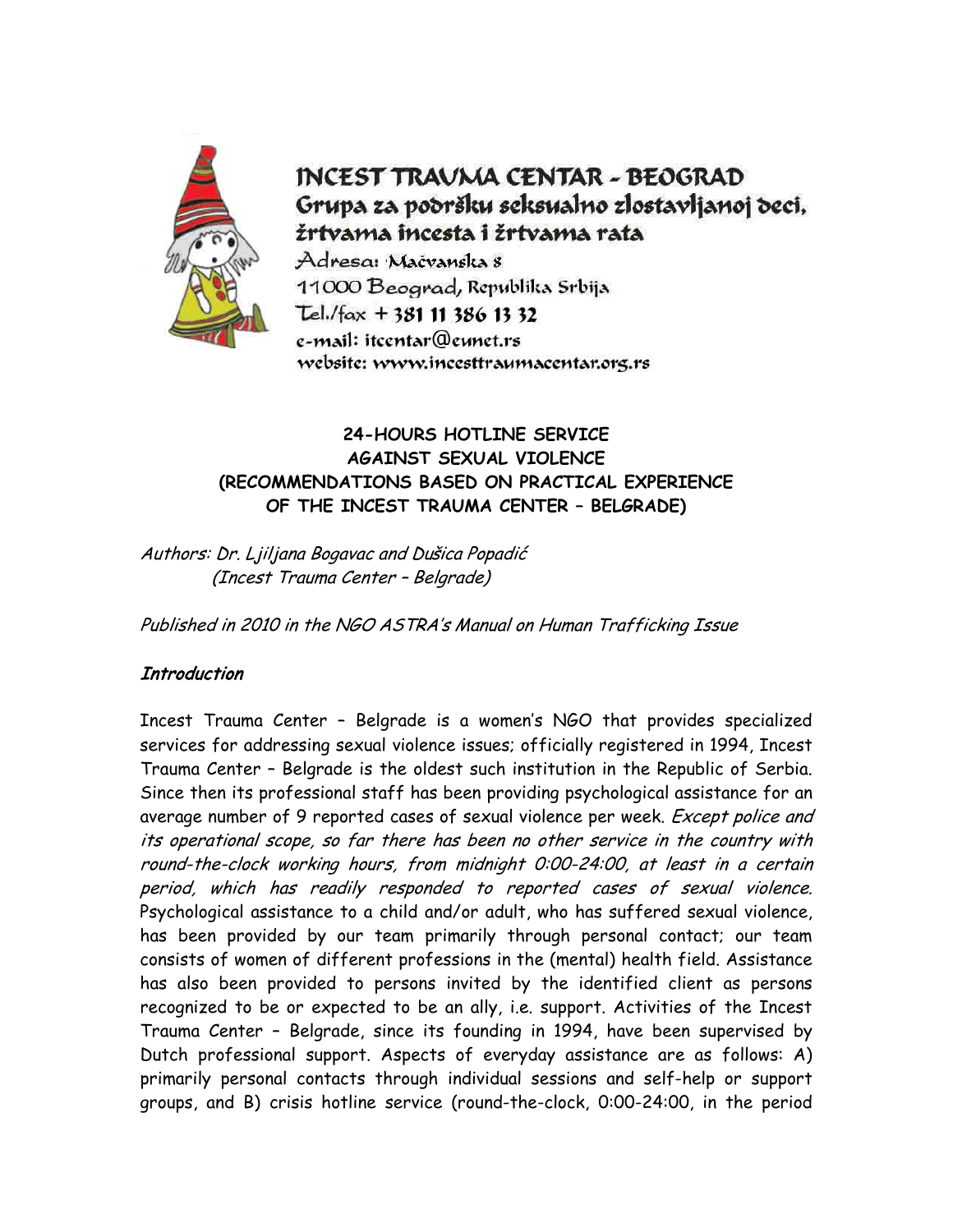November 2004 – September 2006; otherwise, since 1994, services have been available 4 to 8 hours a day from Monday to Friday). Team of the Incest Trauma Center – Belgrade provides team professional opinion for criminal procedures – at request of courts and other public institutions – and our Deputy Director, who leads our Team for counseling children and women survivors of sexual violence, appears in court to represent professional opinion of the Team as an expert witness. Except on the courts explicit request, the Incest Trauma Center – Belgrade participates in civil procedures.

Bearing in mind social circumstances, identity of the Crisis Center (Center for Crisis Intervention) has been determined as primary since its establishment and within this framework the identity of the Incest Trauma Center – Belgrade as the Training Center has grown. It has been proved to be essential to transfer knowledge and daily practice related to the topic of sexual violence to all social actors that are responsible to act in the interest of a child or woman exposed to violence. Thus, in almost 16 years of our service, 5,828 employees from 431 institutions/organizations have completed specialists' training of the Incest Trauma Center – Belgrade, basic or advance, adapted to profiles included by training. Basic level means minimum 14 and maximum 42 effective working hours. Advance level of specialists' training related to different topics means 14 or 21 effective working hours. Certificates of the Incest Trauma Center – Belgrade, as confirmation of professional improvement may be found in the personal files of the employees in the Republic Ministry of Interior (from uniformed police and inspectors of departments specialized in sexual offences and delinquency of minors, to teachers in police officer schooling), professional personnel in penitentiary or correctional facilities for women and minors-perpetrators of criminal offences, etc.

Strategic focus of the Incest Trauma Center – Belgrade for the period 2009–2013 is the sexual violence prevention. Basic aim of our service is proper comprehension of sexual trauma by citizens, and thus respect for children and adults who have history of sexual violence. Part of the future prevention activities is most certainly further growth of the Training Center, while, when identity of the Crisis Center is in question, we reserve the right, at our sole discretion, to admission of a certain number of survivors of sexual violence with the purpose of providing psychological assistance.

It is to be expected, like in countries governed by the rule of law, where in compliance with the basic responsibility of the state it is normal that the local institutions of social and health care establish in time functional crisis hotline services against violence working round-the-clock – that such services will be established in our country as well (thus, it will not be necessary for nongovernmental organizations to provide services for which civil servants are already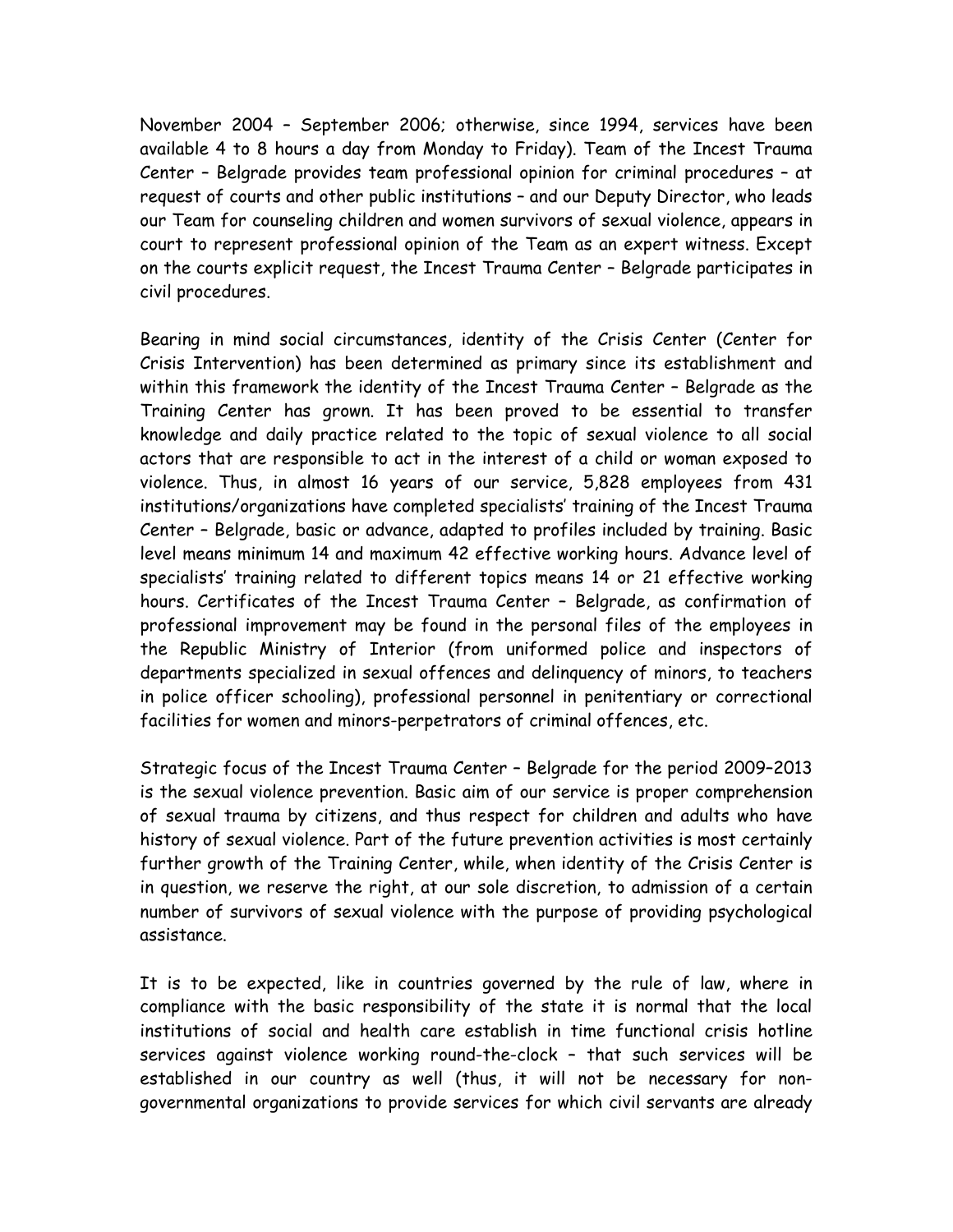being paid for). To this aim, the Incest Trauma Center – Belgrade, with this article, transfers the description of the part of its long-term experience to future services that will work within the state in the best interest of the child and adult survivors. Preparatory phase in establishing a crisis telephone service is particularly emphasized.

## Recommendations for establishing, functioning and professional growth of a 24 hour crisis hotline for cases of gender- based violence

The motive for establishing a 24-hour crisis hotline service against sexual violence, started up in the Incest Trauma Center – Belgrade on November 19, 2009, on the World Day for Prevention of Child Abuse, was, in our opinion, the fact that in each metropolis a round-the-clock service of such type is highly necessary. As opposed to metropolises in regulated countries with long tradition of respect for human rights and women exposed to violence, City of Belgrade and Republic of Serbia, so far, have not been able to carry such responsibility. Particularly in the period from 2004 till today. And particularly when the service against sexual violence is in question! In particular, 5 years ago! Because, in Serbia, certain improvement in the system for protection of women and children exposed to emotional and physical violence in family has been noticed; however, sexual abuse as a topic still does not get enough attention nor are necessary funds provided for victim assistance.

It is important to know that round-the-clock availability and correct intervention incite growth of the number of reported cases and we must be prepared for it. We would like to point out that from opening of the round-the-clock crisis telephone service till today, a 29 per cent growth of reported cases has been recorded. One cannot say that sexual violence cases occur more often than before, this only proves that when there are services which have earned the confidence of citizens – all citizens who happen to find themselves in abuse situation stop treating these crimes as a taboo subject and start reporting them. We made the social problem of sexual violence more visible and nearly two years later, when we returned to the 8 hour work day, we started a campaign in the Incest Trauma Center – Belgrade, "The Me Nobody Knows", and the number of reported cases has remained the same.

### **Some recommendations on what must be done before the opening of the Crisis Hotline Service**:

- **In-depth** training of professional staff to work in the Round-the-Clock Crisis Hotline Service:

a) Selection of **team members of proven quality known for their sincere approach in direct service provision to people;** considerably high salaries for team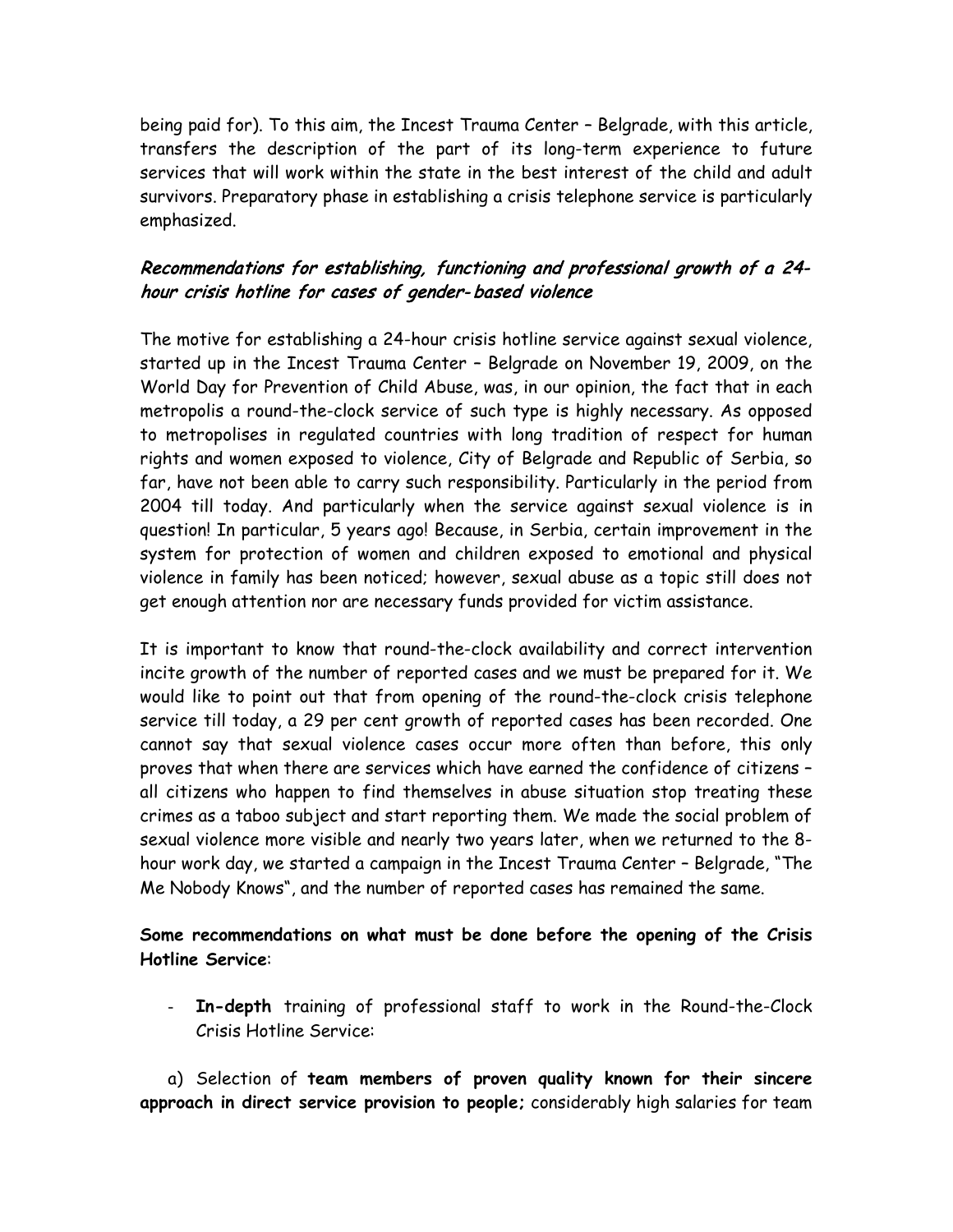members from permanent, guaranteed funds; sufficient number of team members should be provided (for round-the-clock service minimum 14); team members should be trained for providing specific assistance; active cooperation with previously developed ally services that help in fight against violence over children and women; mandatory supervision to rely on to. If these conditions are not fulfilled, it is recommended not to start the crisis hotline service at all. To work under conditions that do not fulfill the mentioned criteria causes continuing frustration, because it is impossible to meet the requirements of the job, which causes ever more inadequate assistance, hiding of mistakes, self-isolation of helpers who bring their clients also into it.

b) The training process is **primarily a process of reviewing personal attitudes** toward violence and women, it is a process of understanding the child's position as well as system of oppression and discrimination tools. Only the next step includes acquiring of necessary knowledge and skills in the context of violence against children and women, and this, the most concretely educative part – is the easiest to upgrade. The third component of the training process relates to testing of the previous culture of communication as well as former culture and habits in cooperation. This segment in the practice of helpers frequently obstructs establishing trust relationship with the client, but also healthy team relations.

c) **Training by practitioners** (employed in government and non-government services that have experience of direct long-term work with child and adult survivors). This is also the last opportunity of critical thinking whether the helpers of the future crisis hotline service feel at ease in their position. The inner process includes a definitive decision which marks personal understanding that it is about work where adequate attitude toward violence – in the interest of the survivor – changes the former way of life of the helpers who have decided to engage themselves in this field.

d) The training, inter alia, accurately points out that working in a crisis hotline service is a specific type of job and **demands special training,** that a valuable, indepth service for the client is in question, it is more than just "listening and referring for further help" (there is a frequent risk involved when possibilities of the crisis hotline service are inaccurately comprehended and employees act more like 'operators', who merely 'transfer cases' to other services included by the overall protection system, and not like diligent helpers who exhaust all possibilities of their own repertoire till the end. It is important to learn that this job requires the knowledge of recognizing, assessing and implementing priorities opposite to support the victim of violence in terms of social profiling or out of charity (for example, to learn to select clients with a corresponding level of existential threat that needs to be assisted by in-take at the shelter). It is equally important to understand that the shelter is not the solution of domestic violence situation but e.g. through implementation of the Family Law measures such as Protection From Abuse order (PFA), and eviction of the offender from the house regardless of the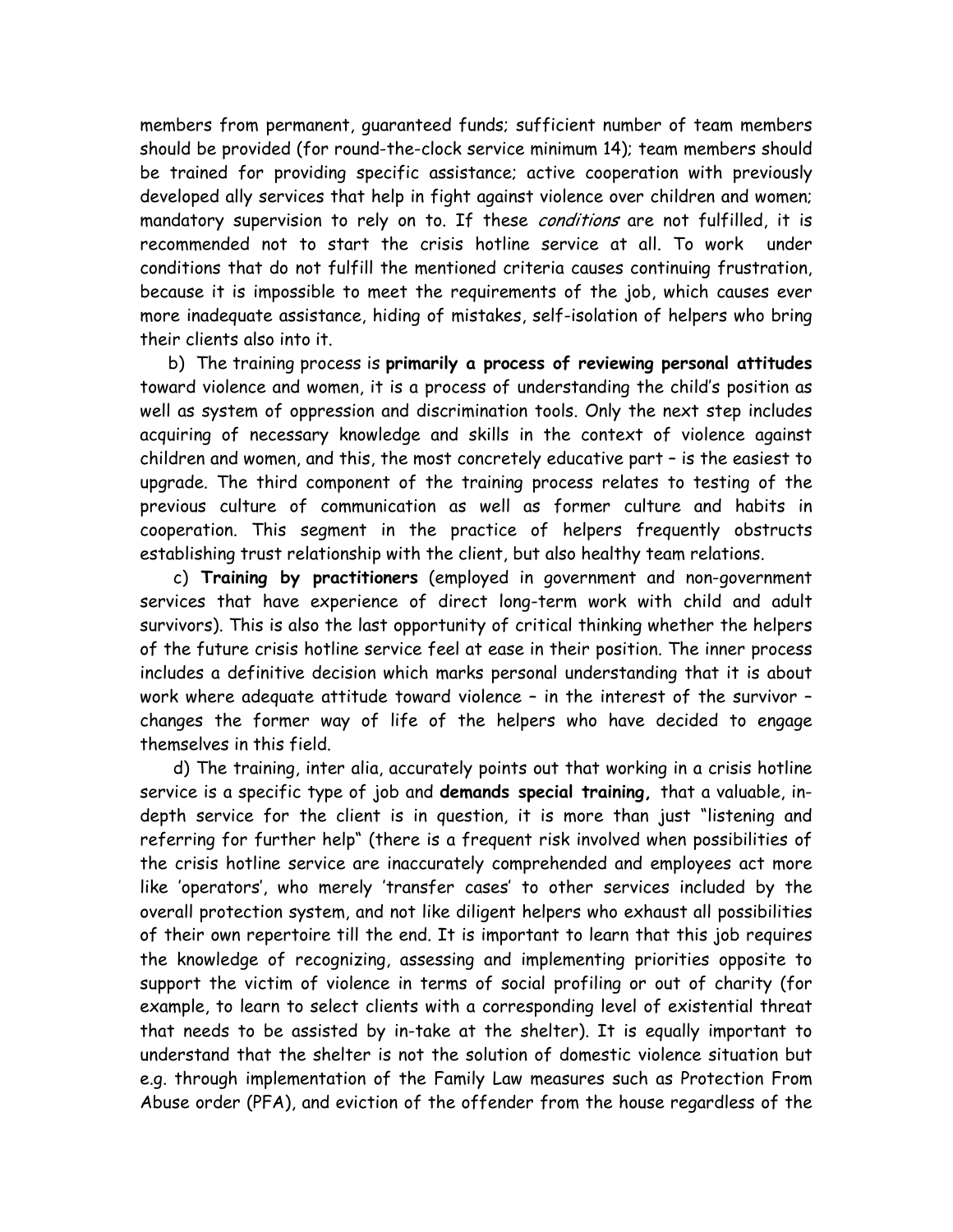right of property or lease of immovable. There are many critical points which test the in-depth understanding of the context of the gender-based violence, and the mentioned may be overcome by training, but also long-term work experience through which the system dynamics is being learned and understood.

#### - **Establishing of a clear organizational structure of the crisis service:**

 a) **Procedures, Protocols:** To learn to abide by the Protocols adopted by related ministries and implement them daily (read: Consistent implementation of the Protocol represents also the helper's attitude toward the violence. To learn precisely one's own place in the system of support to the client; bringing internal procedures characteristic and mandatory for services against violence regarding the regular procedure in the case of abuse of the helper-client relationship (such an example is the Child Protection Policy of the Save the Children, UK). To lead an active policy as follows: 1. Implementing the mandatory reporting of criminal offences related to gender-based violence (instead of no taking action at all, irresponsible keeping "bad" secret of ongoing abuse or hiding behind the confidentiality rule when ongoing crime is in question); 2. Consistent reporting of the abuse by helpers in institutions (for example, abuse of position by the personnel in institutions as permanent living settings for women with disability, cases of abuse of children without parental care, etc.) as well as reporting of domestic violence; 3. Active implementation of the Family Law provision ("Official Gazette of the Republic of Serbia", No. 18/059"), **Failure to Report Criminal Offence or Offender (Article 332),** which specifies sanctions for helpers who fail to report a criminal offence.

b) Providing **supervision to rely on** as professional support to personnel working in the crisis hotline service (the same note as for the trainers: it is necessary that consulting, advising and/or supervision tasks are **performed by practitioners**. For instance, professional staff of the Incest Trauma Center – Belgrade performed these tasks in the former period under the Contract with the state shelter for abused children within the Center for children without parental Care "Jovan Jovanović – Zmaj" and it is officially called: Department for urgent protection of abused children.

- Call to the Crisis Service **for citizens is free of charge** (for example, line 0800 and similar).
- Providing a r**ich directory / database of experienced associate institutions and organizations,** in which practitioners, with their first and last names, publicly, in the long term, distinguish themselves by positive assistance which they have provided in fighting violence against children and women (a good example is Network of Trust to Fight Gender-Based Violence,